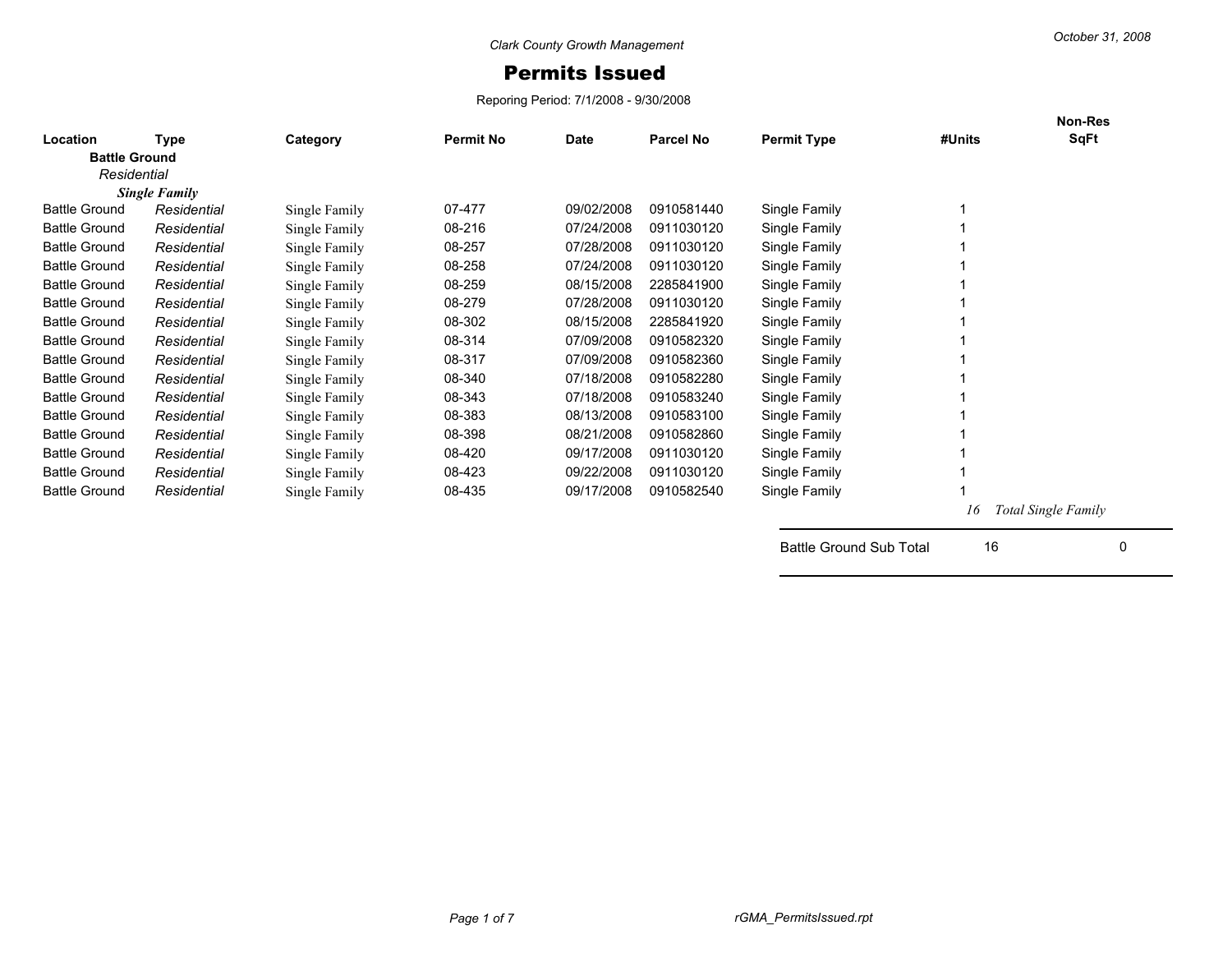| Location   | Type                 | Category         | <b>Permit No</b> | Date       | <b>Parcel No</b> | <b>Permit Type</b>      | #Units | <b>Non-Res</b><br>SqFt     |
|------------|----------------------|------------------|------------------|------------|------------------|-------------------------|--------|----------------------------|
| Ridgefield |                      |                  |                  |            |                  |                         |        |                            |
|            | Non-Residential      |                  |                  |            |                  |                         |        |                            |
| Ridgefield | Non-Residential      | Other Commercial | BLD-08-0019      | 08/22/2008 | 2156070040       | <b>Other Commercial</b> |        | 22,200                     |
| Ridgefield | Non-Residential      | Other Commercial | BLD-08-0040      | 09/04/2008 | 2154440140       | <b>Other Commercial</b> |        | 39,877                     |
| Ridgefield | Non-Residential      | Other Commercial | BLD-08-0078      | 09/15/2008 | 2154440140       | <b>Other Commercial</b> |        | 22,500                     |
|            | Residential          |                  |                  |            |                  |                         |        |                            |
|            | <b>Single Family</b> |                  |                  |            |                  |                         |        |                            |
| Ridgefield | Residential          | Single Family    | BLD-08-0060      | 07/11/2008 | 2200320660       | Single Family           |        |                            |
| Ridgefield | Residential          | Single Family    | BLD-08-0062      | 07/11/2008 | 2200322060       | Single Family           |        |                            |
| Ridgefield | Residential          | Single Family    | BLD-08-0063      | 07/11/2008 | 2200322080       | Single Family           |        |                            |
| Ridgefield | Residential          | Single Family    | BLD-08-0070      | 07/11/2008 | 2200321400       | Single Family           |        |                            |
| Ridgefield | Residential          | Single Family    | BLD-08-0071      | 07/11/2008 | 2200321460       | Single Family           |        |                            |
| Ridgefield | Residential          | Single Family    | BLD-08-0076      | 08/13/2008 | 2138082120       | Single Family           |        |                            |
| Ridgefield | Residential          | Single Family    | BLD-08-0091      | 09/10/2008 | 2160440680       | Single Family           |        |                            |
| Ridgefield | Residential          | Single Family    | BLD-08-0092      | 09/10/2008 | 2160441360       | Single Family           |        |                            |
| Ridgefield | Residential          | Single Family    | BLD-08-0096      | 09/10/2008 | 2160440380       | Single Family           |        |                            |
|            |                      |                  |                  |            |                  |                         | 9      | <b>Total Single Family</b> |
|            |                      |                  |                  |            |                  | Ridgefield Sub Total    | 9      | 84,577                     |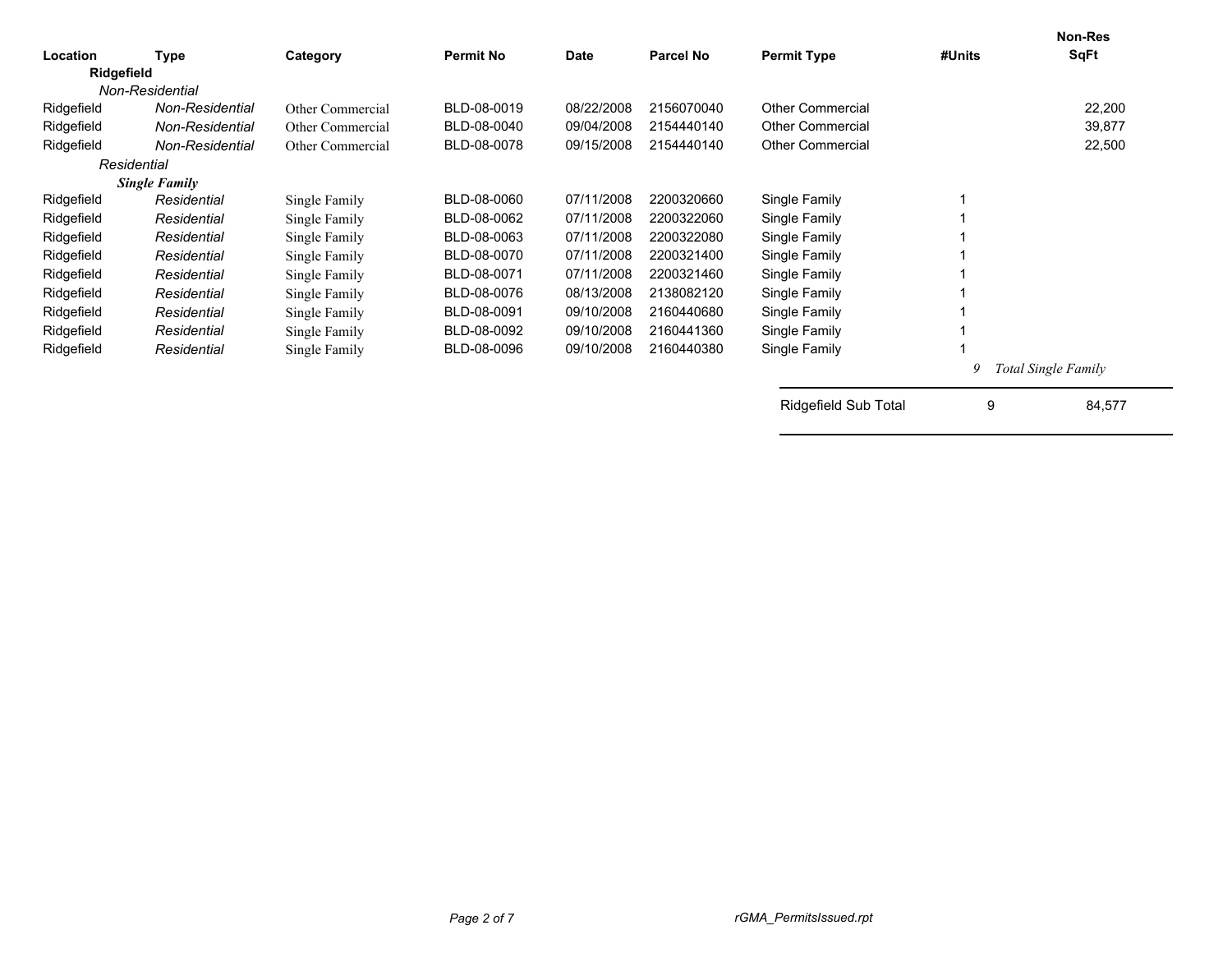|           |                      |                   |                  |             |                  |                          |                | <b>Non-Res</b>     |
|-----------|----------------------|-------------------|------------------|-------------|------------------|--------------------------|----------------|--------------------|
| Location  | <b>Type</b>          | Category          | <b>Permit No</b> | <b>Date</b> | <b>Parcel No</b> | <b>Permit Type</b>       | #Units         | <b>SqFt</b>        |
| Vancouver |                      |                   |                  |             |                  |                          |                |                    |
|           | Non-Residential      |                   |                  |             |                  |                          |                |                    |
| Vancouver | Non-Residential      | Commercial Retail | COM2008-00193    | 08/08/2008  | 1644870000       | <b>Commercial Retail</b> |                | 425,885            |
| Vancouver | Non-Residential      | Commercial Retail | COM2008-00234    | 08/12/2008  | 1078900000       | <b>Commercial Retail</b> |                | 577,822            |
| Vancouver | Non-Residential      | Commercial Retail | COM2008-00265    | 07/29/2008  | 1598620000       | <b>Commercial Retail</b> |                | 449,078            |
| Vancouver | Non-Residential      | Commercial Retail | COM2008-00268    | 07/08/2008  | 1614390000       | <b>Commercial Retail</b> |                | 101,057            |
| Vancouver | Non-Residential      | Commercial Retail | COM2008-00324    | 08/22/2008  | 1614580000       | <b>Commercial Retail</b> |                | 43,418             |
| Vancouver | Non-Residential      | Industrial        | COM2008-00221    | 09/08/2008  | 0379101580       | Industrial               |                | 280                |
| Vancouver | Non-Residential      | Industrial        | COM2008-00280    | 08/26/2008  | 0294720080       | Industrial               |                | 341,346            |
| Vancouver | Non-Residential      | Industrial        | COM2008-00339    | 09/03/2008  | 0591150190       | Industrial               |                | 2,221,000          |
| Vancouver | Non-Residential      | Institutional     | COM2008-00088    | 07/28/2008  | 1651800000       | Institutional            |                | 72,525             |
| Vancouver | Non-Residential      | Institutional     | COM2008-00135    | 08/14/2008  | 0308560000       | Institutional            |                | 69,627             |
| Vancouver | Non-Residential      | Office            | COM2007-00300    | 08/11/2008  | 1152840000       | Office                   |                | 191,740            |
| Vancouver | Non-Residential      | Office            | COM2008-00110    | 09/11/2008  | 1629220000       | Office                   |                | 120,328            |
| Vancouver | Non-Residential      | Office            | COM2008-00187    | 07/09/2008  | 0400000000       | Office                   |                | 191,010            |
| Vancouver | Non-Residential      | Office            | COM2008-00230    | 07/10/2008  | 1591070000       | Office                   |                | 1,544,438          |
| Vancouver | Non-Residential      | Office            | COM2008-00277    | 08/12/2008  | 0310310000       | Office                   |                | 76,783             |
| Vancouver | Non-Residential      | Other Commercial  | COM2008-00273    | 09/17/2008  | 1774380000       | <b>Other Commercial</b>  |                | 10,430             |
| Vancouver | Non-Residential      | Other Commercial  | COM2008-00282    | 09/11/2008  | 1130430000       | <b>Other Commercial</b>  |                | 2,055,861          |
| Vancouver | Non-Residential      | Other Commercial  | COM2008-00427    | 09/05/2008  | 0382799100       | <b>Other Commercial</b>  |                | 45,000             |
|           | Residential          |                   |                  |             |                  |                          |                |                    |
|           | Multi-Family         |                   |                  |             |                  |                          |                |                    |
| Vancouver | Residential          | Duplex            | SFR2008-00191    | 09/17/2008  | 1774380000       | Duplex                   | $\overline{c}$ |                    |
| Vancouver | Residential          | Multi-Family      | MFR2008-00102    | 09/17/2008  | 1774380000       | Multi-Family             | 8              |                    |
| Vancouver | Residential          | Multi-Family      | MFR2008-00107    | 09/17/2008  | 1774380000       | Multi-Family             | 8              |                    |
| Vancouver | Residential          | Multi-Family      | MFR2008-00111    | 09/17/2008  | 1774380000       | Multi-Family             | 10             |                    |
| Vancouver | Residential          | Multi-Family      | MFR2008-00114    | 09/17/2008  | 1774380000       | Multi-Family             | 6              |                    |
| Vancouver | Residential          | Multi-Family      | MFR2008-00130    | 09/17/2008  | 1774380000       | Multi-Family             | 10             |                    |
| Vancouver | Residential          | Multi-Family      | MFR2008-00131    | 09/17/2008  | 1774380000       | Multi-Family             | 6              |                    |
| Vancouver | Residential          | Multi-Family      | MFR2008-00133    | 09/17/2008  | 1774380000       | Multi-Family             | $\overline{4}$ |                    |
| Vancouver | Residential          | Multi-Family      | MFR2008-00134    | 09/30/2008  | 1774380000       | Multi-Family             | 8              |                    |
| Vancouver | Residential          | Multi-Family      | MFR2008-00135    | 09/17/2008  | 1774380000       | Multi-Family             | 8              |                    |
| Vancouver | Residential          | Multi-Family      | MFR2008-00137    | 09/30/2008  | 1774380000       | Multi-Family             | 4              |                    |
| Vancouver | Residential          | Multi-Family      | MFR2008-00138    | 09/30/2008  | 1774380000       | Multi-Family             | 4              |                    |
|           |                      |                   |                  |             |                  |                          | 78             | Total Multi-Family |
|           | <b>Single Family</b> |                   |                  |             |                  |                          |                |                    |
| Vancouver | Residential          | Additions         | RES2008-00475    | 09/25/2008  | 1626480160       | Additions                |                |                    |
| Vancouver | Residential          | Single Family     | SFR2007-00510    | 08/27/2008  | 1129330000       | Single Family            |                |                    |
| Vancouver | Residential          | Single Family     | SFR2007-00511    | 08/15/2008  | 1637800160       | Single Family            |                |                    |
| Vancouver | Residential          | Single Family     | SFR2008-00153    | 07/30/2008  | 1014036360       | Single Family            |                |                    |
| Vancouver | Residential          | Single Family     | SFR2008-00169    | 07/24/2008  | 1623670080       | Single Family            |                |                    |
| Vancouver | Residential          | Single Family     | SFR2008-00171    | 09/17/2008  | 1637631800       | Single Family            |                |                    |
| Vancouver | Residential          | Single Family     | SFR2008-00172    | 09/17/2008  | 1637631820       | Single Family            |                |                    |
| Vancouver | Residential          | Single Family     | SFR2008-00175    | 07/24/2008  | 1637631780       | Single Family            |                |                    |
|           |                      |                   |                  |             |                  |                          |                |                    |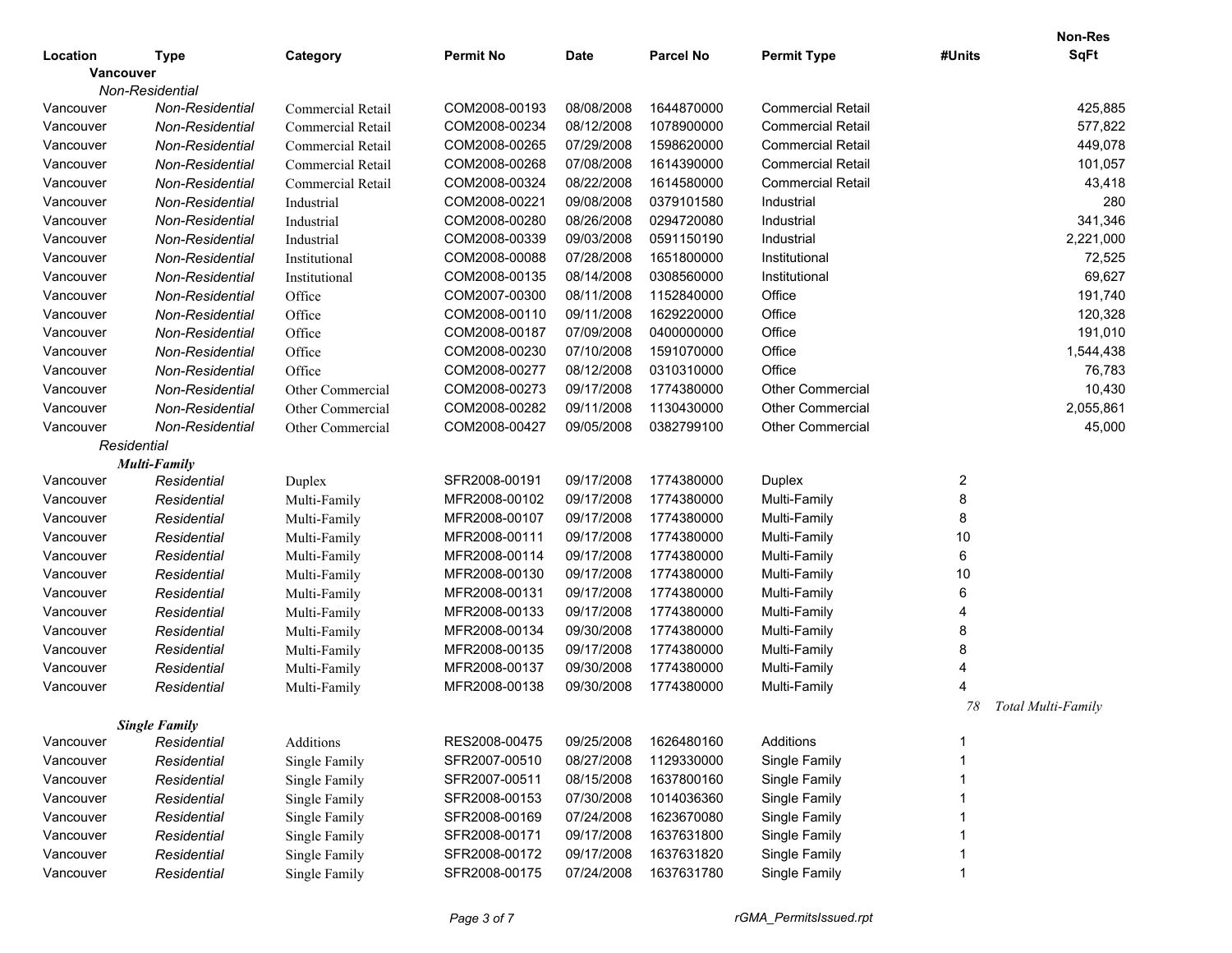|           |                      |               |                  |             |                  |                    |        | Non-Res     |
|-----------|----------------------|---------------|------------------|-------------|------------------|--------------------|--------|-------------|
| Location  | Type                 | Category      | <b>Permit No</b> | <b>Date</b> | <b>Parcel No</b> | <b>Permit Type</b> | #Units | <b>SqFt</b> |
| Vancouver |                      |               |                  |             |                  |                    |        |             |
|           | Residential          |               |                  |             |                  |                    |        |             |
|           | <b>Single Family</b> |               |                  |             |                  |                    |        |             |
| Vancouver | Residential          | Single Family | SFR2008-00176    | 07/24/2008  | 1637631720       | Single Family      |        |             |
| Vancouver | Residential          | Single Family | SFR2008-00177    | 07/24/2008  | 1637631700       | Single Family      |        |             |
| Vancouver | Residential          | Single Family | SFR2008-00178    | 07/24/2008  | 1637631640       | Single Family      |        |             |
| Vancouver | Residential          | Single Family | SFR2008-00179    | 07/24/2008  | 1637631760       | Single Family      |        |             |
| Vancouver | Residential          | Single Family | SFR2008-00180    | 07/24/2008  | 1637631740       | Single Family      |        |             |
| Vancouver | Residential          | Single Family | SFR2008-00181    | 07/24/2008  | 1637631660       | Single Family      |        |             |
| Vancouver | Residential          | Single Family | SFR2008-00182    | 07/24/2008  | 1637631680       | Single Family      |        |             |
| Vancouver | Residential          | Single Family | SFR2008-00183    | 07/30/2008  | 1774809400       | Single Family      |        |             |
| Vancouver | Residential          | Single Family | SFR2008-00184    | 07/30/2008  | 1772350600       | Single Family      |        |             |
| Vancouver | Residential          | Single Family | SFR2008-00187    | 07/01/2008  | 1095839560       | Single Family      |        |             |
| Vancouver | Residential          | Single Family | SFR2008-00190    | 07/30/2008  | 1772350580       | Single Family      |        |             |
| Vancouver | Residential          | Single Family | SFR2008-00196    | 07/09/2008  | 0251150000       | Single Family      |        |             |
| Vancouver | Residential          | Single Family | SFR2008-00201    | 07/07/2008  | 1099780000       | Single Family      |        |             |
| Vancouver | Residential          | Single Family | SFR2008-00202    | 07/07/2008  | 1099470000       | Single Family      |        |             |
| Vancouver | Residential          | Single Family | SFR2008-00207    | 07/09/2008  | 1147275940       | Single Family      |        |             |
| Vancouver | Residential          | Single Family | SFR2008-00210    | 07/03/2008  | 1642560060       | Single Family      |        |             |
| Vancouver | Residential          | Single Family | SFR2008-00211    | 07/11/2008  | 1095839680       | Single Family      |        |             |
| Vancouver | Residential          | Single Family | SFR2008-00212    | 07/08/2008  | 1642560080       | Single Family      |        |             |
| Vancouver | Residential          | Single Family | SFR2008-00213    | 07/08/2008  | 1642560180       | Single Family      |        |             |
| Vancouver | Residential          | Single Family | SFR2008-00214    | 09/09/2008  | 1655610000       | Single Family      |        |             |
| Vancouver | Residential          | Single Family | SFR2008-00215    | 07/18/2008  | 1649150100       | Single Family      |        |             |
| Vancouver | Residential          | Single Family | SFR2008-00216    | 07/08/2008  | 1623780380       | Single Family      |        |             |
| Vancouver | Residential          | Single Family | SFR2008-00217    | 07/30/2008  | 1497520050       | Single Family      |        |             |
| Vancouver | Residential          | Single Family | SFR2008-00218    | 07/30/2008  | 1497520140       | Single Family      |        |             |
| Vancouver | Residential          | Single Family | SFR2008-00219    | 07/30/2008  | 1497520150       | Single Family      |        |             |
| Vancouver | Residential          | Single Family | SFR2008-00220    | 07/30/2008  | 1497520090       | Single Family      |        |             |
| Vancouver | Residential          | Single Family | SFR2008-00221    | 07/30/2008  | 1497520120       | Single Family      |        |             |
| Vancouver | Residential          | Single Family | SFR2008-00222    | 07/21/2008  | 1266940320       | Single Family      |        |             |
| Vancouver | Residential          | Single Family | SFR2008-00224    | 09/16/2008  | 1772580360       | Single Family      |        |             |
| Vancouver | Residential          | Single Family | SFR2008-00225    | 08/22/2008  | 1131200000       | Single Family      |        |             |
| Vancouver | Residential          | Single Family | SFR2008-00226    | 07/30/2008  | 1642560040       | Single Family      |        |             |
| Vancouver | Residential          | Single Family | SFR2008-00227    | 07/28/2008  | 1099360080       | Single Family      |        |             |
| Vancouver | Residential          | Single Family | SFR2008-00228    | 07/30/2008  | 1099360480       | Single Family      |        |             |
| Vancouver | Residential          | Single Family | SFR2008-00230    | 07/28/2008  | 1099510640       | Single Family      |        |             |
| Vancouver | Residential          | Single Family | SFR2008-00231    | 07/28/2008  | 1099510560       | Single Family      |        |             |
| Vancouver | Residential          | Single Family | SFR2008-00232    | 07/28/2008  | 1099510600       | Single Family      |        |             |
| Vancouver | Residential          | Single Family | SFR2008-00233    | 07/28/2008  | 1097300080       | Single Family      |        |             |
| Vancouver | Residential          | Single Family | SFR2008-00234    | 08/07/2008  | 1775040180       | Single Family      |        |             |
| Vancouver | Residential          | Single Family | SFR2008-00236    | 08/05/2008  | 1772350560       | Single Family      |        |             |
| Vancouver | Residential          | Single Family | SFR2008-00237    | 08/04/2008  | 1640970250       | Single Family      |        |             |
| Vancouver | Residential          | Single Family | SFR2008-00238    | 08/01/2008  | 1099510540       | Single Family      |        |             |
|           |                      |               |                  |             |                  |                    |        |             |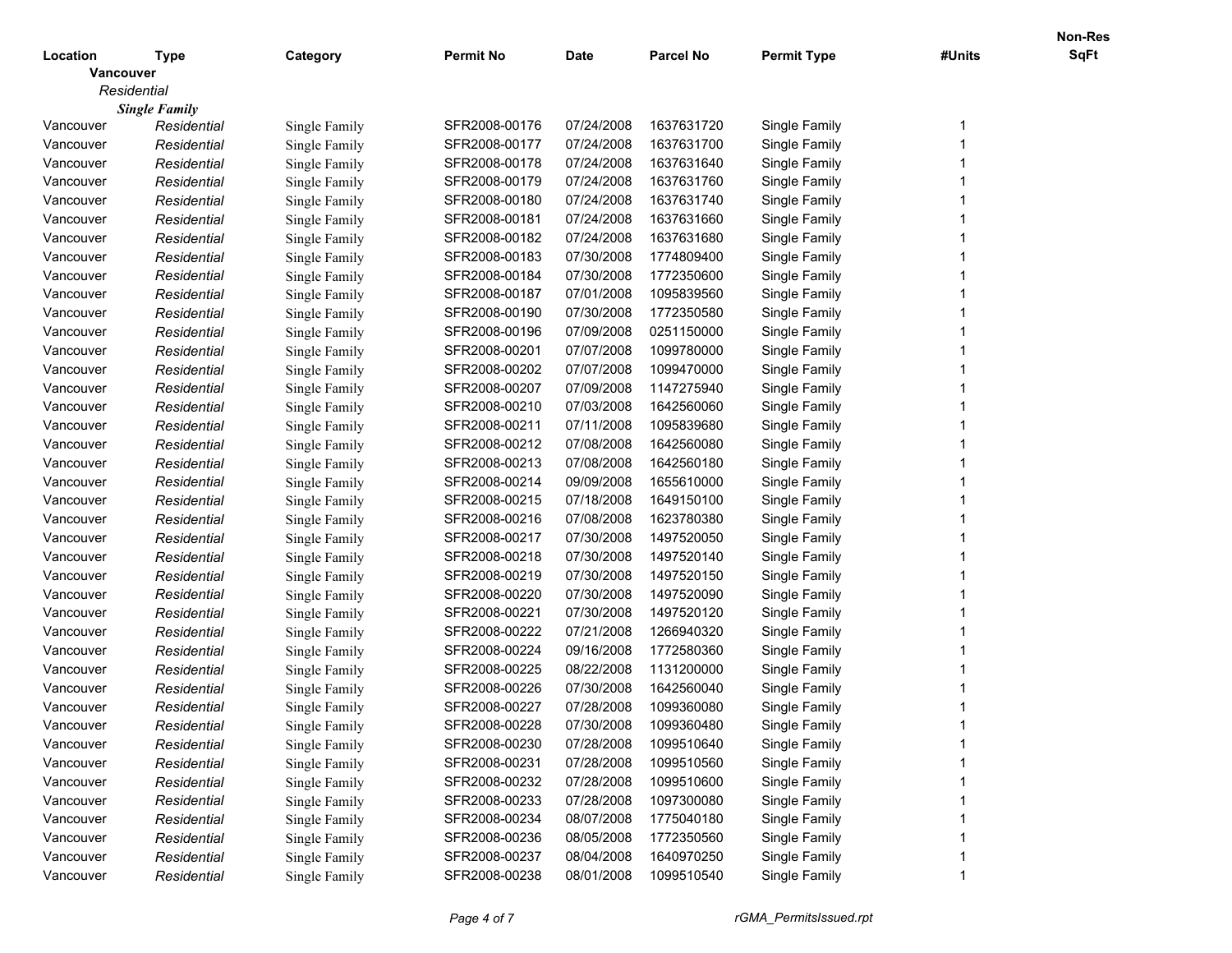| Location<br><b>Type</b><br>Category<br><b>Date</b><br><b>Vancouver</b><br>Residential<br><b>Single Family</b><br>SFR2008-00239<br>08/01/2008<br>1099510580<br>Single Family<br>Vancouver<br>Residential<br>Single Family<br>SFR2008-00240<br>08/01/2008<br>1099510620<br>Single Family<br>Vancouver<br>Residential<br>Single Family<br>SFR2008-00241<br>08/04/2008<br>1640900120<br>Single Family<br>Vancouver<br>Single Family<br>Residential<br>Vancouver<br>Residential<br>Single Family<br>SFR2008-00242<br>08/28/2008<br>1101590070<br>Single Family<br>SFR2008-00243<br>08/12/2008<br>1623780360<br>Vancouver<br>Residential<br>Single Family<br>Single Family<br>SFR2008-00244<br>09/24/2008<br>1640900100<br>Single Family<br>Vancouver<br>Residential<br>Single Family<br>Residential<br>SFR2008-00245<br>09/09/2008<br>0379169250<br>Single Family<br>Vancouver<br>Single Family<br>SFR2008-00246<br>08/11/2008<br>1097300240<br>Single Family<br>Vancouver<br>Residential<br>Single Family<br>Residential<br>SFR2008-00249<br>08/18/2008<br>1637181660<br>Single Family<br>Vancouver<br>Single Family<br>SFR2008-00251<br>09/05/2008<br>1626720270<br>Single Family<br>Vancouver<br>Residential<br>Single Family<br>SFR2008-00256<br>09/26/2008<br>0304790050<br>Vancouver<br>Residential<br>Single Family<br>Single Family<br>Vancouver<br>Residential<br>Single Family<br>SFR2008-00257<br>09/22/2008<br>1626720010<br>Single Family<br>SFR2008-00261<br>09/22/2008<br>0341810000<br>Single Family<br>Vancouver<br>Residential<br>Single Family<br>Residential<br>SFR2008-00263<br>09/30/2008<br>1626720110<br>Single Family<br>Vancouver<br>Single Family<br>Vancouver<br>Residential<br>SFR2008-00264<br>09/11/2008<br>1637181180<br>Single Family<br>Single Family<br>Residential<br>SFR2008-00265<br>09/18/2008<br>1099360140<br>Single Family<br>Vancouver<br>Single Family<br>SFR2008-00266<br>09/11/2008<br>1774964360<br>Single Family<br>Vancouver<br>Residential<br>Single Family<br>SFR2008-00284<br>09/18/2008<br>1099360920<br>Single Family<br>Vancouver<br>Residential<br>Single Family<br><b>Total Single Family</b><br>67<br>Vancouver Sub Total<br>145<br>8,537,628<br><b>Vancouver UGA</b><br>Residential<br><b>Single Family</b><br>Vancouver UGA<br>Mobile Home<br>MOH2008-00049<br>07/14/2008<br>1455740000<br>Mobile Home<br>Residential<br>Vancouver UGA<br>MOH2008-00058<br>09/11/2008<br>1051200100<br>Mobile Home<br>Residential<br>Mobile Home<br><b>Total Single Family</b><br>2<br>$\overline{2}$<br>Vancouver UGA Sub Total<br>0 |  |                  |                  |                    |        | <b>Non-Res</b> |  |
|------------------------------------------------------------------------------------------------------------------------------------------------------------------------------------------------------------------------------------------------------------------------------------------------------------------------------------------------------------------------------------------------------------------------------------------------------------------------------------------------------------------------------------------------------------------------------------------------------------------------------------------------------------------------------------------------------------------------------------------------------------------------------------------------------------------------------------------------------------------------------------------------------------------------------------------------------------------------------------------------------------------------------------------------------------------------------------------------------------------------------------------------------------------------------------------------------------------------------------------------------------------------------------------------------------------------------------------------------------------------------------------------------------------------------------------------------------------------------------------------------------------------------------------------------------------------------------------------------------------------------------------------------------------------------------------------------------------------------------------------------------------------------------------------------------------------------------------------------------------------------------------------------------------------------------------------------------------------------------------------------------------------------------------------------------------------------------------------------------------------------------------------------------------------------------------------------------------------------------------------------------------------------------------------------------------------------------------------------------------------------------------------------------------------------------------------------------------------------------------------------------------------------------------------------------------------------|--|------------------|------------------|--------------------|--------|----------------|--|
|                                                                                                                                                                                                                                                                                                                                                                                                                                                                                                                                                                                                                                                                                                                                                                                                                                                                                                                                                                                                                                                                                                                                                                                                                                                                                                                                                                                                                                                                                                                                                                                                                                                                                                                                                                                                                                                                                                                                                                                                                                                                                                                                                                                                                                                                                                                                                                                                                                                                                                                                                                              |  | <b>Permit No</b> | <b>Parcel No</b> | <b>Permit Type</b> | #Units | <b>SqFt</b>    |  |
|                                                                                                                                                                                                                                                                                                                                                                                                                                                                                                                                                                                                                                                                                                                                                                                                                                                                                                                                                                                                                                                                                                                                                                                                                                                                                                                                                                                                                                                                                                                                                                                                                                                                                                                                                                                                                                                                                                                                                                                                                                                                                                                                                                                                                                                                                                                                                                                                                                                                                                                                                                              |  |                  |                  |                    |        |                |  |
|                                                                                                                                                                                                                                                                                                                                                                                                                                                                                                                                                                                                                                                                                                                                                                                                                                                                                                                                                                                                                                                                                                                                                                                                                                                                                                                                                                                                                                                                                                                                                                                                                                                                                                                                                                                                                                                                                                                                                                                                                                                                                                                                                                                                                                                                                                                                                                                                                                                                                                                                                                              |  |                  |                  |                    |        |                |  |
|                                                                                                                                                                                                                                                                                                                                                                                                                                                                                                                                                                                                                                                                                                                                                                                                                                                                                                                                                                                                                                                                                                                                                                                                                                                                                                                                                                                                                                                                                                                                                                                                                                                                                                                                                                                                                                                                                                                                                                                                                                                                                                                                                                                                                                                                                                                                                                                                                                                                                                                                                                              |  |                  |                  |                    |        |                |  |
|                                                                                                                                                                                                                                                                                                                                                                                                                                                                                                                                                                                                                                                                                                                                                                                                                                                                                                                                                                                                                                                                                                                                                                                                                                                                                                                                                                                                                                                                                                                                                                                                                                                                                                                                                                                                                                                                                                                                                                                                                                                                                                                                                                                                                                                                                                                                                                                                                                                                                                                                                                              |  |                  |                  |                    |        |                |  |
|                                                                                                                                                                                                                                                                                                                                                                                                                                                                                                                                                                                                                                                                                                                                                                                                                                                                                                                                                                                                                                                                                                                                                                                                                                                                                                                                                                                                                                                                                                                                                                                                                                                                                                                                                                                                                                                                                                                                                                                                                                                                                                                                                                                                                                                                                                                                                                                                                                                                                                                                                                              |  |                  |                  |                    |        |                |  |
|                                                                                                                                                                                                                                                                                                                                                                                                                                                                                                                                                                                                                                                                                                                                                                                                                                                                                                                                                                                                                                                                                                                                                                                                                                                                                                                                                                                                                                                                                                                                                                                                                                                                                                                                                                                                                                                                                                                                                                                                                                                                                                                                                                                                                                                                                                                                                                                                                                                                                                                                                                              |  |                  |                  |                    |        |                |  |
|                                                                                                                                                                                                                                                                                                                                                                                                                                                                                                                                                                                                                                                                                                                                                                                                                                                                                                                                                                                                                                                                                                                                                                                                                                                                                                                                                                                                                                                                                                                                                                                                                                                                                                                                                                                                                                                                                                                                                                                                                                                                                                                                                                                                                                                                                                                                                                                                                                                                                                                                                                              |  |                  |                  |                    |        |                |  |
|                                                                                                                                                                                                                                                                                                                                                                                                                                                                                                                                                                                                                                                                                                                                                                                                                                                                                                                                                                                                                                                                                                                                                                                                                                                                                                                                                                                                                                                                                                                                                                                                                                                                                                                                                                                                                                                                                                                                                                                                                                                                                                                                                                                                                                                                                                                                                                                                                                                                                                                                                                              |  |                  |                  |                    |        |                |  |
|                                                                                                                                                                                                                                                                                                                                                                                                                                                                                                                                                                                                                                                                                                                                                                                                                                                                                                                                                                                                                                                                                                                                                                                                                                                                                                                                                                                                                                                                                                                                                                                                                                                                                                                                                                                                                                                                                                                                                                                                                                                                                                                                                                                                                                                                                                                                                                                                                                                                                                                                                                              |  |                  |                  |                    |        |                |  |
|                                                                                                                                                                                                                                                                                                                                                                                                                                                                                                                                                                                                                                                                                                                                                                                                                                                                                                                                                                                                                                                                                                                                                                                                                                                                                                                                                                                                                                                                                                                                                                                                                                                                                                                                                                                                                                                                                                                                                                                                                                                                                                                                                                                                                                                                                                                                                                                                                                                                                                                                                                              |  |                  |                  |                    |        |                |  |
|                                                                                                                                                                                                                                                                                                                                                                                                                                                                                                                                                                                                                                                                                                                                                                                                                                                                                                                                                                                                                                                                                                                                                                                                                                                                                                                                                                                                                                                                                                                                                                                                                                                                                                                                                                                                                                                                                                                                                                                                                                                                                                                                                                                                                                                                                                                                                                                                                                                                                                                                                                              |  |                  |                  |                    |        |                |  |
|                                                                                                                                                                                                                                                                                                                                                                                                                                                                                                                                                                                                                                                                                                                                                                                                                                                                                                                                                                                                                                                                                                                                                                                                                                                                                                                                                                                                                                                                                                                                                                                                                                                                                                                                                                                                                                                                                                                                                                                                                                                                                                                                                                                                                                                                                                                                                                                                                                                                                                                                                                              |  |                  |                  |                    |        |                |  |
|                                                                                                                                                                                                                                                                                                                                                                                                                                                                                                                                                                                                                                                                                                                                                                                                                                                                                                                                                                                                                                                                                                                                                                                                                                                                                                                                                                                                                                                                                                                                                                                                                                                                                                                                                                                                                                                                                                                                                                                                                                                                                                                                                                                                                                                                                                                                                                                                                                                                                                                                                                              |  |                  |                  |                    |        |                |  |
|                                                                                                                                                                                                                                                                                                                                                                                                                                                                                                                                                                                                                                                                                                                                                                                                                                                                                                                                                                                                                                                                                                                                                                                                                                                                                                                                                                                                                                                                                                                                                                                                                                                                                                                                                                                                                                                                                                                                                                                                                                                                                                                                                                                                                                                                                                                                                                                                                                                                                                                                                                              |  |                  |                  |                    |        |                |  |
|                                                                                                                                                                                                                                                                                                                                                                                                                                                                                                                                                                                                                                                                                                                                                                                                                                                                                                                                                                                                                                                                                                                                                                                                                                                                                                                                                                                                                                                                                                                                                                                                                                                                                                                                                                                                                                                                                                                                                                                                                                                                                                                                                                                                                                                                                                                                                                                                                                                                                                                                                                              |  |                  |                  |                    |        |                |  |
|                                                                                                                                                                                                                                                                                                                                                                                                                                                                                                                                                                                                                                                                                                                                                                                                                                                                                                                                                                                                                                                                                                                                                                                                                                                                                                                                                                                                                                                                                                                                                                                                                                                                                                                                                                                                                                                                                                                                                                                                                                                                                                                                                                                                                                                                                                                                                                                                                                                                                                                                                                              |  |                  |                  |                    |        |                |  |
|                                                                                                                                                                                                                                                                                                                                                                                                                                                                                                                                                                                                                                                                                                                                                                                                                                                                                                                                                                                                                                                                                                                                                                                                                                                                                                                                                                                                                                                                                                                                                                                                                                                                                                                                                                                                                                                                                                                                                                                                                                                                                                                                                                                                                                                                                                                                                                                                                                                                                                                                                                              |  |                  |                  |                    |        |                |  |
|                                                                                                                                                                                                                                                                                                                                                                                                                                                                                                                                                                                                                                                                                                                                                                                                                                                                                                                                                                                                                                                                                                                                                                                                                                                                                                                                                                                                                                                                                                                                                                                                                                                                                                                                                                                                                                                                                                                                                                                                                                                                                                                                                                                                                                                                                                                                                                                                                                                                                                                                                                              |  |                  |                  |                    |        |                |  |
|                                                                                                                                                                                                                                                                                                                                                                                                                                                                                                                                                                                                                                                                                                                                                                                                                                                                                                                                                                                                                                                                                                                                                                                                                                                                                                                                                                                                                                                                                                                                                                                                                                                                                                                                                                                                                                                                                                                                                                                                                                                                                                                                                                                                                                                                                                                                                                                                                                                                                                                                                                              |  |                  |                  |                    |        |                |  |
|                                                                                                                                                                                                                                                                                                                                                                                                                                                                                                                                                                                                                                                                                                                                                                                                                                                                                                                                                                                                                                                                                                                                                                                                                                                                                                                                                                                                                                                                                                                                                                                                                                                                                                                                                                                                                                                                                                                                                                                                                                                                                                                                                                                                                                                                                                                                                                                                                                                                                                                                                                              |  |                  |                  |                    |        |                |  |
|                                                                                                                                                                                                                                                                                                                                                                                                                                                                                                                                                                                                                                                                                                                                                                                                                                                                                                                                                                                                                                                                                                                                                                                                                                                                                                                                                                                                                                                                                                                                                                                                                                                                                                                                                                                                                                                                                                                                                                                                                                                                                                                                                                                                                                                                                                                                                                                                                                                                                                                                                                              |  |                  |                  |                    |        |                |  |
|                                                                                                                                                                                                                                                                                                                                                                                                                                                                                                                                                                                                                                                                                                                                                                                                                                                                                                                                                                                                                                                                                                                                                                                                                                                                                                                                                                                                                                                                                                                                                                                                                                                                                                                                                                                                                                                                                                                                                                                                                                                                                                                                                                                                                                                                                                                                                                                                                                                                                                                                                                              |  |                  |                  |                    |        |                |  |
|                                                                                                                                                                                                                                                                                                                                                                                                                                                                                                                                                                                                                                                                                                                                                                                                                                                                                                                                                                                                                                                                                                                                                                                                                                                                                                                                                                                                                                                                                                                                                                                                                                                                                                                                                                                                                                                                                                                                                                                                                                                                                                                                                                                                                                                                                                                                                                                                                                                                                                                                                                              |  |                  |                  |                    |        |                |  |
|                                                                                                                                                                                                                                                                                                                                                                                                                                                                                                                                                                                                                                                                                                                                                                                                                                                                                                                                                                                                                                                                                                                                                                                                                                                                                                                                                                                                                                                                                                                                                                                                                                                                                                                                                                                                                                                                                                                                                                                                                                                                                                                                                                                                                                                                                                                                                                                                                                                                                                                                                                              |  |                  |                  |                    |        |                |  |
|                                                                                                                                                                                                                                                                                                                                                                                                                                                                                                                                                                                                                                                                                                                                                                                                                                                                                                                                                                                                                                                                                                                                                                                                                                                                                                                                                                                                                                                                                                                                                                                                                                                                                                                                                                                                                                                                                                                                                                                                                                                                                                                                                                                                                                                                                                                                                                                                                                                                                                                                                                              |  |                  |                  |                    |        |                |  |
|                                                                                                                                                                                                                                                                                                                                                                                                                                                                                                                                                                                                                                                                                                                                                                                                                                                                                                                                                                                                                                                                                                                                                                                                                                                                                                                                                                                                                                                                                                                                                                                                                                                                                                                                                                                                                                                                                                                                                                                                                                                                                                                                                                                                                                                                                                                                                                                                                                                                                                                                                                              |  |                  |                  |                    |        |                |  |
|                                                                                                                                                                                                                                                                                                                                                                                                                                                                                                                                                                                                                                                                                                                                                                                                                                                                                                                                                                                                                                                                                                                                                                                                                                                                                                                                                                                                                                                                                                                                                                                                                                                                                                                                                                                                                                                                                                                                                                                                                                                                                                                                                                                                                                                                                                                                                                                                                                                                                                                                                                              |  |                  |                  |                    |        |                |  |
|                                                                                                                                                                                                                                                                                                                                                                                                                                                                                                                                                                                                                                                                                                                                                                                                                                                                                                                                                                                                                                                                                                                                                                                                                                                                                                                                                                                                                                                                                                                                                                                                                                                                                                                                                                                                                                                                                                                                                                                                                                                                                                                                                                                                                                                                                                                                                                                                                                                                                                                                                                              |  |                  |                  |                    |        |                |  |
|                                                                                                                                                                                                                                                                                                                                                                                                                                                                                                                                                                                                                                                                                                                                                                                                                                                                                                                                                                                                                                                                                                                                                                                                                                                                                                                                                                                                                                                                                                                                                                                                                                                                                                                                                                                                                                                                                                                                                                                                                                                                                                                                                                                                                                                                                                                                                                                                                                                                                                                                                                              |  |                  |                  |                    |        |                |  |
|                                                                                                                                                                                                                                                                                                                                                                                                                                                                                                                                                                                                                                                                                                                                                                                                                                                                                                                                                                                                                                                                                                                                                                                                                                                                                                                                                                                                                                                                                                                                                                                                                                                                                                                                                                                                                                                                                                                                                                                                                                                                                                                                                                                                                                                                                                                                                                                                                                                                                                                                                                              |  |                  |                  |                    |        |                |  |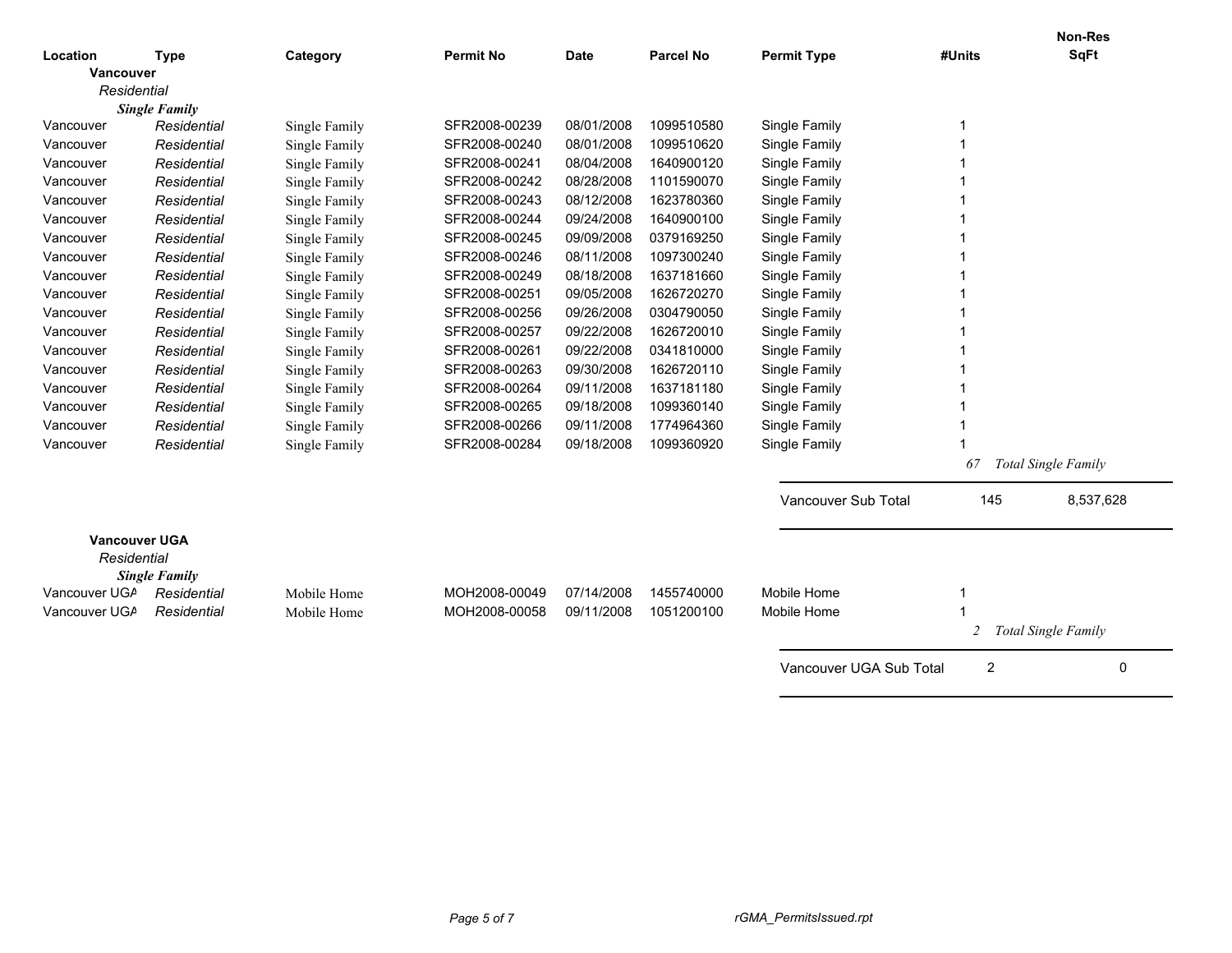|           |                      |               |                  |             |                  |                     |        | <b>Non-Res</b>      |
|-----------|----------------------|---------------|------------------|-------------|------------------|---------------------|--------|---------------------|
| Location  | <b>Type</b>          | Category      | <b>Permit No</b> | <b>Date</b> | <b>Parcel No</b> | <b>Permit Type</b>  | #Units | <b>SqFt</b>         |
| Washougal | Residential          |               |                  |             |                  |                     |        |                     |
|           | <b>Multi-Family</b>  |               |                  |             |                  |                     |        |                     |
| Washougal | Residential          | Multi-Family  | 7030264          | 07/09/2008  | 1230121220       | Multi-Family        | 5      |                     |
|           |                      |               |                  |             |                  |                     | 5      | Total Multi-Family  |
|           | <b>Single Family</b> |               |                  |             |                  |                     |        |                     |
| Washougal | Residential          | Single Family | 8030026          | 07/08/2008  | 1328390660       | Single Family       | 1      |                     |
| Washougal | Residential          | Single Family | 8030027          | 07/08/2008  | 1328390680       | Single Family       | 1      |                     |
| Washougal | Residential          | Single Family | 8030028          | 07/08/2008  | 1328390700       | Single Family       |        |                     |
| Washougal | Residential          | Single Family | 8030029          | 07/08/2008  | 1328390720       | Single Family       | 1      |                     |
| Washougal | Residential          | Single Family | 8030030          | 07/08/2008  | 1328390740       | Single Family       |        |                     |
| Washougal | Residential          | Single Family | 8030031          | 07/08/2008  | 1328390760       | Single Family       |        |                     |
| Washougal | Residential          | Single Family | 8030032          | 07/08/2008  | 1328390780       | Single Family       |        |                     |
| Washougal | Residential          | Single Family | 8030033          | 07/08/2008  | 1328390800       | Single Family       |        |                     |
| Washougal | Residential          | Single Family | 8030038          | 07/07/2008  | 1314320060       | Single Family       |        |                     |
| Washougal | Residential          | Single Family | 8050017          | 08/04/2008  | 1300500280       | Single Family       |        |                     |
| Washougal | Residential          | Single Family | 8050055          | 07/11/2008  | 1230060340       | Single Family       |        |                     |
| Washougal | Residential          | Single Family | 8060012          | 07/07/2008  | 1314320040       | Single Family       |        |                     |
| Washougal | Residential          | Single Family | 8060054          | 07/18/2008  | 1300310300       | Single Family       |        |                     |
| Washougal | Residential          | Single Family | 8060068          | 08/13/2008  | 1230071000       | Single Family       |        |                     |
| Washougal | Residential          | Single Family | 8070004          | 08/20/2008  | 1236210200       | Single Family       |        |                     |
| Washougal | Residential          | Single Family | 8070007          | 07/24/2008  | 1341403920       | Single Family       |        |                     |
| Washougal | Residential          | Single Family | 8070008          | 07/12/2008  | 1328870040       | Single Family       | 1      |                     |
| Washougal | Residential          | Single Family | 8070062          | 08/18/2008  | 1300460460       | Single Family       |        |                     |
| Washougal | Residential          | Single Family | 8070063          | 08/25/2008  | 0716440000       | Single Family       |        |                     |
| Washougal | Residential          | Single Family | 8080009          | 08/22/2008  | 1300500300       | Single Family       |        |                     |
| Washougal | Residential          | Single Family | 8080037          | 09/24/2008  | 1300310060       | Single Family       |        |                     |
| Washougal | Residential          | Single Family | 8080054          | 09/16/2008  | 1300690000       | Single Family       | 1      |                     |
| Washougal | Residential          | Single Family | 8090001          | 09/25/2008  | 1236210240       | Single Family       |        |                     |
|           |                      |               |                  |             |                  |                     | 23     | Total Single Family |
|           |                      |               |                  |             |                  | Washougal Sub Total | 28     | 0                   |